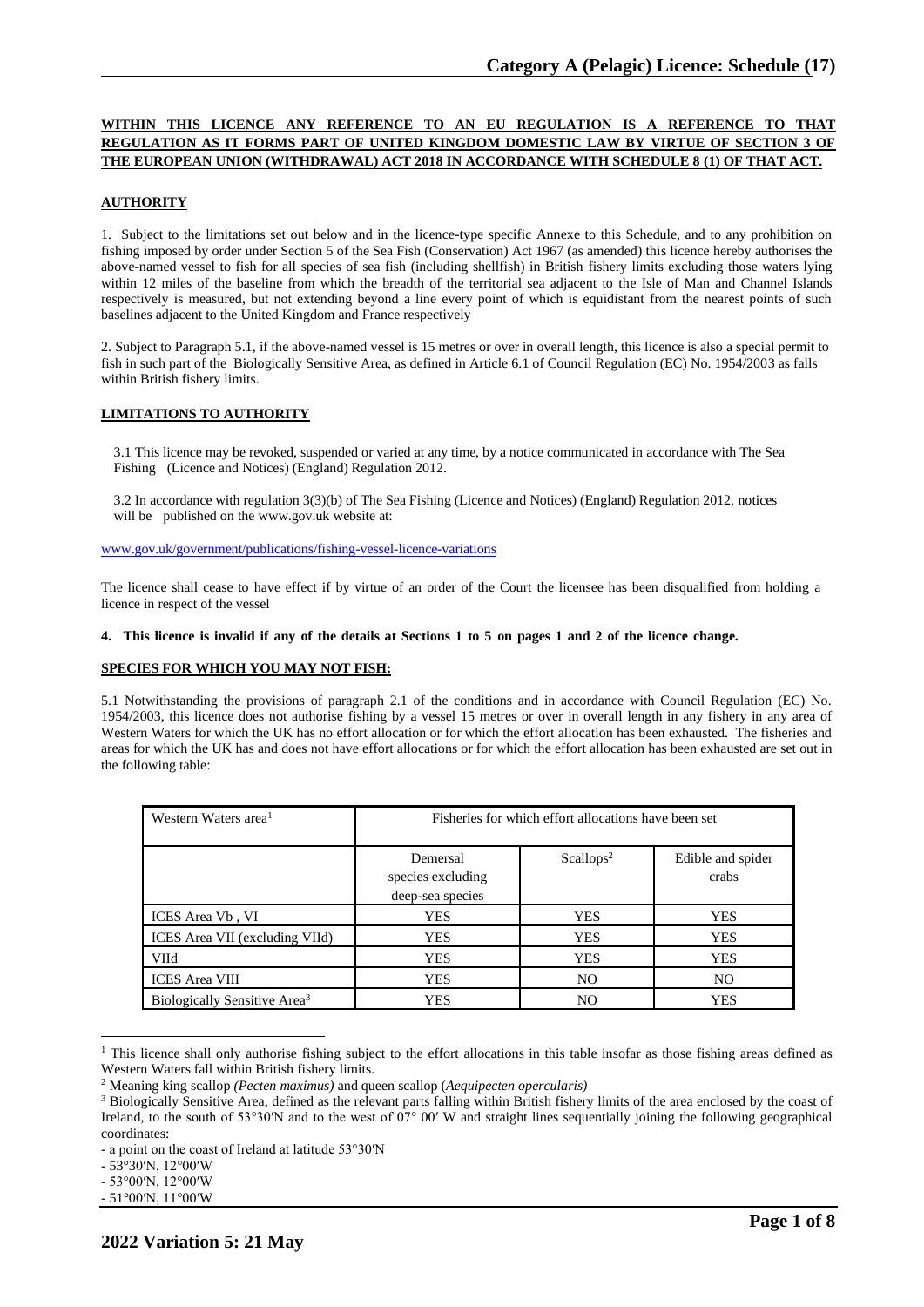5.2.1 In addition to the general constraints on effort set out in paragraph 5.1 above, vessels of 15 metres or over in overall length fishing for scallops {including both king scallops (*Pecten maximus*) and queen scallops (*Aequipecten opercularis*)} in British fisheries limits of ICES Area VII (excluding VIId,), are not authorised to be present in that Area in excess of the specified number of days during the specified period below:

| Period |                                                  | Number of days |
|--------|--------------------------------------------------|----------------|
|        |                                                  |                |
|        | 00:01 hrs 01 April 2022 – 23:59 hrs 30 June 2022 | 62             |

"A day" shall be any calendar day (midnight to midnight UTC) or part thereof during which the vessel is present in ICES Area VII and absent from port. The specified number of days above is subject to any Scallop Effort Days Notice of Variation (as described in paragraph 5.2.2 below) issued to the individual licence holder in respect of the above named vessel.

Vessels that have exceeded their allocations for preceding periods will receive separate notification of any reductions that apply to their allocation of days for this period

5.2.2 A 'Scallop Effort Days Notice of Variation' is a notice which may be issued by the Marine Management Organisation to the individual licence holder of a vessel when that vessel exceeds the specified number of days in a specified period which may from time to time be set out in paragraph 5.2.1 above. The effect of a Scallop Effort Days Notice of Variation is to deduct from a particular period (as specified in the notice) a number of days equal to the number of days exceeded in the previous relevant period. The issuing of a Scallop Effort Days Notice of Variation may be in addition to or instead of any other appropriate enforcement action taken by the Marine Management Organisation.

5.3.1 In addition to the general constraints on effort set out in paragraph 5.1 above, vessels of 15 metres or over in overall length fishing for Edible Crab (*Cancer pagurus*) and Spider Crabs (*Maja squinado*) in ICES Area VII, are not authorised to be present in that Area in excess of the specified number of days during the specified period below:

| Period                                                    | Number of days |
|-----------------------------------------------------------|----------------|
|                                                           |                |
| 00:01 hrs 1st January $2022 - 23:59$ hrs 31 December 2022 | 160            |

"A day" shall be any calendar day (midnight to midnight UTC) or part thereof during which the vessel is present in ICES Area VII and absent from port. The specified number of days above is subject to any Crab Effort Days Notice of Variation (as described in paragraph 5.3.2 below) issued to the individual licence holder in respect of the above named vessel.

Vessels that have exceeded their allocations for preceding periods will receive separate notification of any reductions that apply to their allocation of days for this period

5.3.2 A 'Crab Effort Days Notice of Variation' is a notice which may be issued by the Marine Management Organisation to the individual licence holder of a vessel when that vessel exceeds the specified number of days in a specified period which may from time to time be set out in paragraph 5.3.1 above. The effect of a Crab Effort Days Notice of Variation is to deduct from a particular period (as specified in the notice) a number of days equal to the number of days exceeded in the previous relevant period. The issuing of a Crab Effort Days Notice of Variation may be in addition to or instead of any other appropriate enforcement action taken by the Marine Management Organisation.

5.4 Notwithstanding the provisions of paragraph 2.1 of the conditions, this licence does not authorise fishing for herring within the following sea areas:

(a) in ICES Division VIIa, by any vessel whose overall length exceeds 24.4 metres, except those with a historic track record of fishing in that area for herring, or those in membership of a producer organisation managing a sectoral allocation for North Irish Sea herring.

- (b) in ICES Divisions VII e and f, by any vessel of 22 metres and over registered length.
- 5.5 This licence does not authorise fishing for queen scallops (aequipecten opercularis) in ICES area VIa and VIIa between 00:01 hours on 1st April 2022 and 23:59 hours on 30th June 2022.

6. Unless expressly permitted at section 3, this licence does not authorise the above named vessel to fish by the beam trawl method in ICES Division IIa or Sub Area IV, or to fish by the beam trawl method for anglerfish in ICES Sub Area VII, sole in ICES Division VIIa, sole or plaice in ICES Divisions VIId-g or saithe in Sub Areas VII, VIII. For the purposes of this

<sup>-</sup> 49°30′N, 11°00′W

<sup>-</sup> 49°30′N, 07°00′W

<sup>-</sup> a point on the coast of Ireland at longitude 07°00′W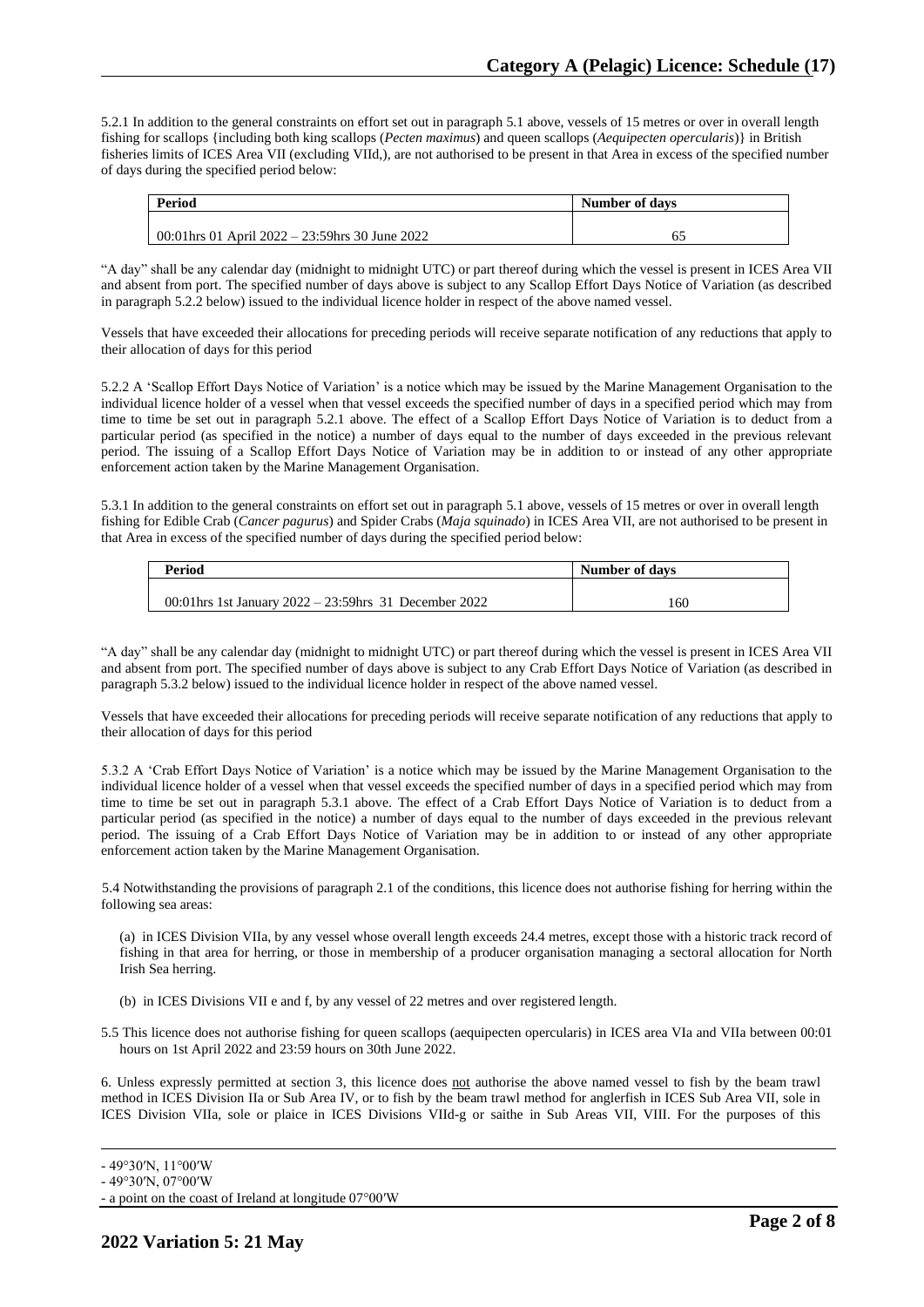paragraph, "beam trawl" means, in relation to fishing for whitefish, a net which is kept open by a beam or frame and which is dragged along the seabed.

7. Unless expressly permitted at section 3, this licence does not authorise the above-named vessel to fish for scallops of the species *Pecten maximus* (King Scallops) by means of mechanical dredging gear towed by the vessel.

8.1 Unless expressly permitted at section 3, this licence does not authorise the above-named vessel to fish for shellfish. However, vessels not so authorised may retain on board and land:

- (a) up to 5 lobsters or crawfish per day, caught with pots or nets; and
- (b) up to 25 crabs per day, caught with pots or nets; or
- (c) any shellfish, excluding green crabs, taken as a permitted bycatch, when fishing for other species using towed gear, up to a maximum limit of 10% by weight, of the total catch.

8.2 For the purposes of this paragraph, 'shellfish' means lobsters (*Homarus gammarus*), crawfish (*Palinuus* spp.), edible crabs (*Cancer pagurus*), velvet crabs (*Liocarcinus puber*), spider crabs (*Maia squinado*) and green crabs (*Carcinus maenus*); and 'crabs' means the four species of crabs so specified.

### **PERMITTED BYCATCHES**

9.1 This licence does not authorise fishing for sword fish. However, a fishing vessel may retain on board any sword fish caught as a permitted bycatch when fishing for other species.

9.2 This licence does not authorise fishing for Albacore tuna. However, a fishing vessel may retain on board any Albacore tuna caught as a permitted bycatch when fishing for other species.

9.3 Catches of skates and rays in the North Sea (IIa and IV) shall not comprise more than 25% per trip by live weight of the total catch retained onboard for all vessels 15m and over in overall length.

9.4 Notwithstanding any quota limitation detailed in Part II of the Annex to this Schedule, the vessel to which this licence relates, may not retain on board and land Cod and Whiting, caught in ICES Divisions Vb, VI, separately in the case of Cod (whereby 2% may not be exceeded separately in the ICES Divisions VIa; British fishery limits of Vb east of 12° 00′ W and 0.5% may not be exceeded in the ICES division VIb; British Fishery Limits of Vb west of 12° 00′ W) and 20% in the case of Whiting by live weight of the total catch retained on board the vessel during each fishing trip.

9.5 This licence does not authorise fishing for undulate ray (*Raja undulata*). However, between the hours of 00:01 on 1 st January and 23:59 on 30<sup>th</sup> April; and 00:01 on 1<sup>st</sup> September and 23:59 on 31<sup>st</sup> December each calendar year a fishing vessel may retain on board and land any undulate ray caught in ICES area VIId and VIIe as a bycatch when fishing for other species provided that the following conditions are met:

- (a) In VIId only: No more than 100 kilogrammes of undulate ray in live weight may be retained on board or landed per fishing trip,
- (b) In VIIe only: No more than 100 kilogrammes of undulate ray in live weight may be retained on board or landed per fishing trip
	- In Both VIId and VIIe:
- (c) In cases where it is not subject to the landing obligation set out in article 15 of Regulation (EU) 1380/2013, no undulate ray which measures less than 78 centimetres when measured from the tip of the snout to the tip of the tail shall be retained on board or landed,
- (d) In cases where it is not subject to the landing obligation set out in article 15 of Regulation (EU) 1380/2013, no undulate ray which measures more than 97 centimetres when measured from the tip of the snout to the tip of the tail shall be retained on board or landed,
- (e) No undulate ray may be transhipped,
- (f) Undulate ray may only be retained on board or landed whole or gutted.

### **BY-CATCHES OF BLUEFIN TUNA (***THUNNUS THYNNUS***)**

10.1 The vessel is prohibited from targeting bluefin tuna.

10.2 Notwithstanding the provision in condition 10.1 above, incidental by-catches of bluefin tuna may be landed, subject to the conditions below.

10.3 Incidental by-catches may only be offered for sale when caught using one of the following gears: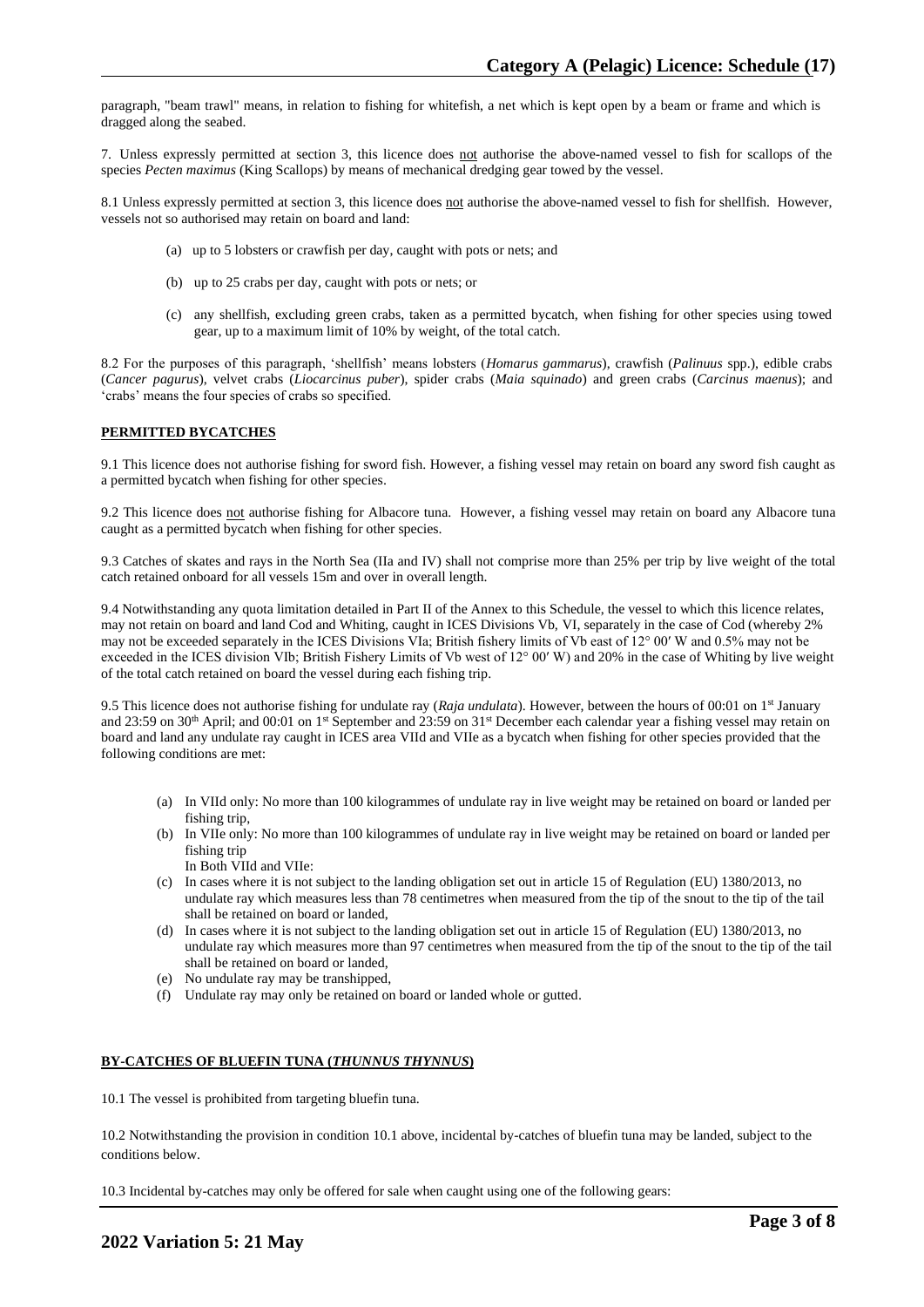- demersal trawls;
- pelagic trawls;
- seine nets;
- ring nets;
- fixed nets.

10.4 Any bluefin tuna below the minimum conservation reference size must not be retained on board and instead must be returned, where possible unharmed, to the sea.

10.5 The vessel is limited to a by-catch of one bluefin tuna per fishing trip which may, subject to these conditions, be retained on board, landed and sold.

10.6 Permitted by-catches of bluefin tuna may only be sold to authorised registered merchants, further guidance can be found at bluefin tuna in the UK - [GOV.UK \(www.gov.uk\).](https://www.gov.uk/guidance/bluefin-tuna-in-the-uk) A list of registered merchants can be found [here.](https://www.gov.uk/government/publications/bluefin-tuna-traders/registered-bluefin-tuna-traders)

10.7 Where the vessel encounters by-catches of bluefin tuna in excess of one fish in a single trip, and where that fish is not able to be returned to the sea alive and unharmed, these fish must be retained on board, must be landed and must be made available for scientific research purposes or destroyed as directed by the MMO or the UK Fisheries Monitoring Centre (UKFMC).

10.8 Any catches of bluefin tuna retained on board may only be landed to [a UK designated port.](https://www.gov.uk/government/publications/designated-ports/designated-ports-for-uk-flagged-vessels-landing-bluefin-tuna)

10.9 Any catches of bluefin tuna retained on board must be reported no less than four hours before the estimated time of landing. In circumstances where it is not possible to report no less than four hours before the estimated time of landing, the master must report as soon as reasonably practicable and may not land the catch until prior authorisation has been granted. Reports must be made as follows:

10.9.1 In the case of reporting between the hours of GMT 0800 hrs and 2000 hrs on Monday to Friday report to the MMO Single Liaison Office (UKSLO) on 0330 041 6585 o[r ukiuuslo@marinemanagement.org.uk](mailto:ukiuuslo@marinemanagement.org.uk)

10.9.2 In the case of reporting between GMT 2000 hrs and 0800 hrs or at any time on Saturdays and Sundays report to the UKFMC on 0131 244 2286 o[r UKFMC@gov.scot](mailto:UKFMC@gov.scot)

10.10 Landing reports in accordance with condition 10.9 above must include the following catch details:

- weight of each individual bluefin tuna retained onboard;
- total weight of bluefin tuna retained on board;
- number of individual bluefin tuna;
- the vessels identification details (including: name, PLN, IMO number where applicable);
- the intended port of landing;
- the estimated time of landing;
- the identity of the intended merchant if a commercial sale of a single bluefin tuna is intended;
- an email address for which the vessel or its owners can receive an electronic bluefin tuna catch document.

11. This licence does not authorise fishing for tuna by the drift net method.

## **FISHING RESTRICTIONS FOR BASS**

12.1 This licence does not authorise fishing for, retaining on board, relocating, transhipping or landing European seabass (Dicentrarchus labrax) in ICES divisions 4b and 4c, and in ICES subarea 7.

12.2 Condition 12.1 above does not apply in ICES divisions 4b, 4c, 7d, 7e, 7f and 7h and in waters within the territorial sea of the United Kingdom in ICES divisions 7a and 7g between 00:00 on 1st January and 23.59 on 31st January and between 00:00 on 1st April and 23:59 on 31<sup>st</sup> December to a vessel using demersal trawls<sup>4</sup> or seines<sup>5</sup>.

12.3 Condition 12.1 above does not apply in ICES divisions 4b, 4c, 7d, 7e, 7f and 7h and in waters within the territorial sea of the United Kingdom in ICES divisions 7a and 7g between 00:00 on  $1<sup>st</sup>$  January and 23:59 on 31 $<sup>st</sup>$  January and between 00:00 on  $1<sup>st</sup>$ </sup>

<sup>4</sup> All types of demersal trawls (OTB, OTT, PTB, TBB, TBN, TBS and TB).

<sup>5</sup> All types of seines (SSC, SDN, SPR, SV, SB and SX).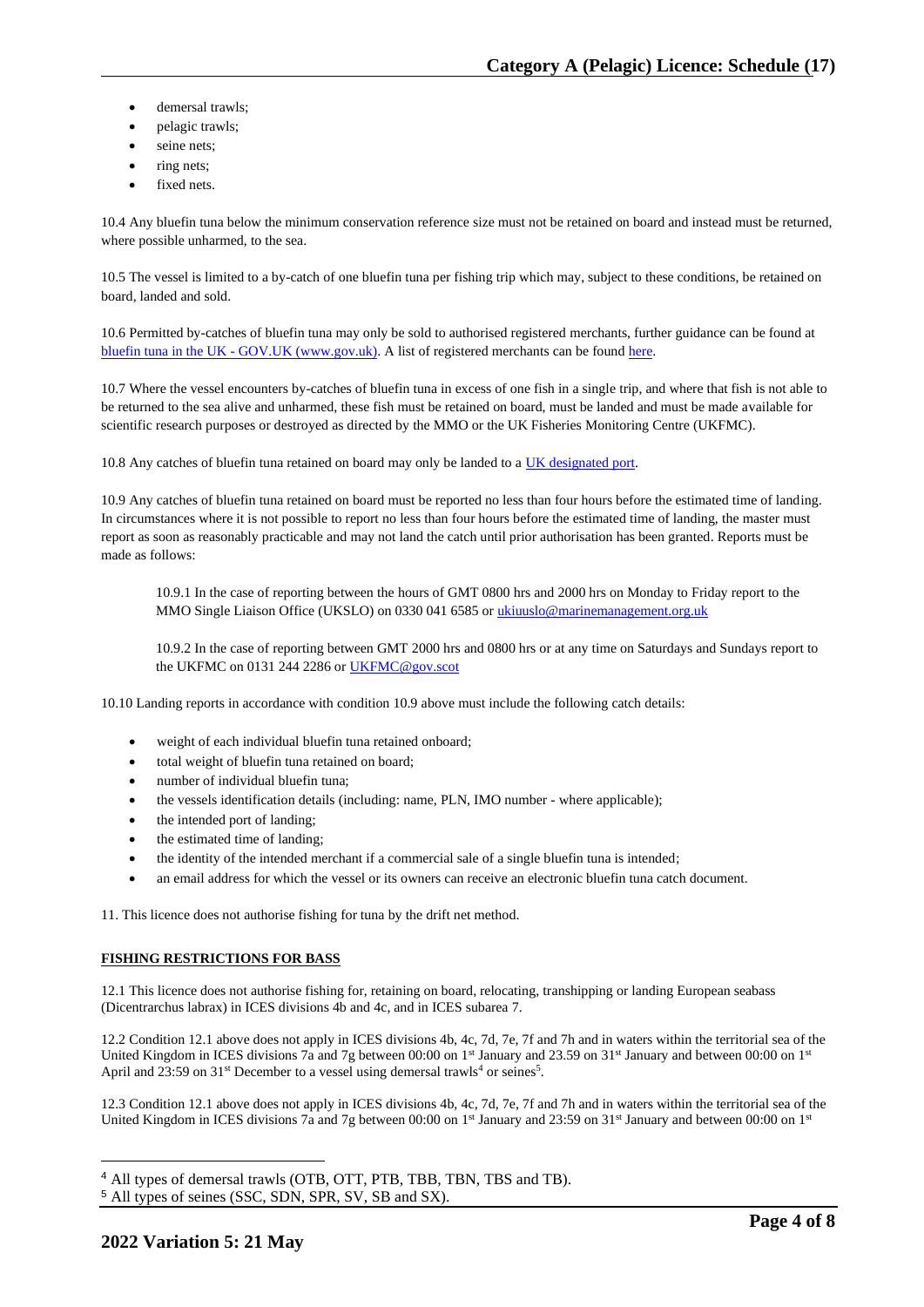April and 23:59 on 31st December to a vessel which had been authorised in writing by the Marine Management Organisation to fish with a permitted gear.

12.4 For the purposes of conditions 12.1 and 12.2, a permitted gear means one of the following gear types:

- a. hooks and lines<sup>6</sup>,
- b. fixed gillnets<sup>7</sup>.

12.5 For vessels using demersal trawls and seines the vessel may only retain on board:

- unavoidable by-catches of sea bass that do not exceed 5% of the weight of the total catches of marine organisms on board during any single fishing trip, and
- b. no more than 760 kilogrammes of sea bass in any two consecutive months.

12.6 For vessels which have been authorised to fish using hooks and lines, the vessel may only retain on board or land sea bass which does not exceed in total 5.95 tonnes per calendar year.

12.7 For vessels which have been authorised to fish using fixed gillnets, the vessel may only retain on board bycatches of sea bass not exceeding 1.5 tonnes per calendar year.

12.8 A vessel authorised to fish for sea bass using more than one of the gear types set out in condition 12.2 and 12.3 may not retain on board sea bass if more than one of the gear types is present on board the vessel during any single fishing trip.

12.9 A vessel fishing with gear specified in condition 12.2 and/ or authorised to fish using one or more of the gear types set out in condition 12.4 and which uses more than one of those gear types in a single calendar month will be required to adhere to the lowest of the relevant catch limits set out in conditions 12.5, 12.6, and 12.7 above which apply to the gear types that the vessel has used.

#### **FARNE DEEPS FISHING RESTRICTIONS**

13.1 Subject to the exemptions below, vessels deploying demersal trawls and seines (with the exception of beam trawls) are prohibited from fishing in the Farne Deeps.

13.2 The prohibition in condition 13.1 shall not apply to vessels with an engine power of 350 kw or less deploying a single-rig demersal trawl or seine within 12 nautical miles of the baselines from which the breadth of the territorial sea is measured and:

- a. of which the mesh size of the cod-end and any extension piece is 90 mm or greater and is constructed wholly or in part of a single twine having a thickness of 5mm or less and of which the foot rope (as would be viewed from above whilst the gear is deployed) is comprised of a single curved line only, or
- b. of which the mesh size of the cod-end and any extension piece is 100mm or greater and is constructed wholly or in part of a multiple twine of which no twine is of a thickness greater than 5 mm and of which the foot rope (as would be viewed from above whilst the gear is deployed) is comprised of a single curved line only and which is deployed only between 00:00hrs on 15th May and 23:59 hrs on 15th September, or
- c. of which the mesh size of the cod-end and any extension piece is 120 mm or greater and is constructed wholly or in part of a multiple twine of which no twine is of a thickness greater than 5 mm and of which the foot rope (as would be viewed from above whilst the gear is deployed) is comprised of a single curved line only.

13.3 The prohibition in condition 13.1 shall not apply to vessels deploying single-rig or twin-rig demersal trawls or seines outside 12 nautical miles of the baselines from which the breadth of the territorial sea is measured and:

- a. of which the mesh size of the cod-end and any extension piece is 90 mm or greater in respect of single rigged vessels and is constructed wholly or in part of a single twine of 5 mm or less, or
- b. of which the mesh size of the cod-end and any extension piece is 100mm or greater and is constructed wholly or in part of a multiple twine of which no twine is of a thickness greater than 5 mm and which is deployed only between 00:00hrs on 15th May and 23:59 hrs on 15th September, or
- c. of which the mesh size of the cod-end and any extension piece is 95 mm or greater in respect of twin rigged vessels, and is constructed wholly or in part of a single twine of 5 mm or less, or
- d. of which the mesh size of the cod-end and any extension piece is 120 mm or greater and is constructed wholly or in part of a multiple twine of which no twine is of a thickness greater than 5 mm.

<sup>6</sup> All long lines or pole and line or rod and line fisheries (LHP, LHM, LLD, LL, LTL, LX and LLS). 7 All fixed gillnets and traps (GTR, GNS, FYK, FPN and FIX)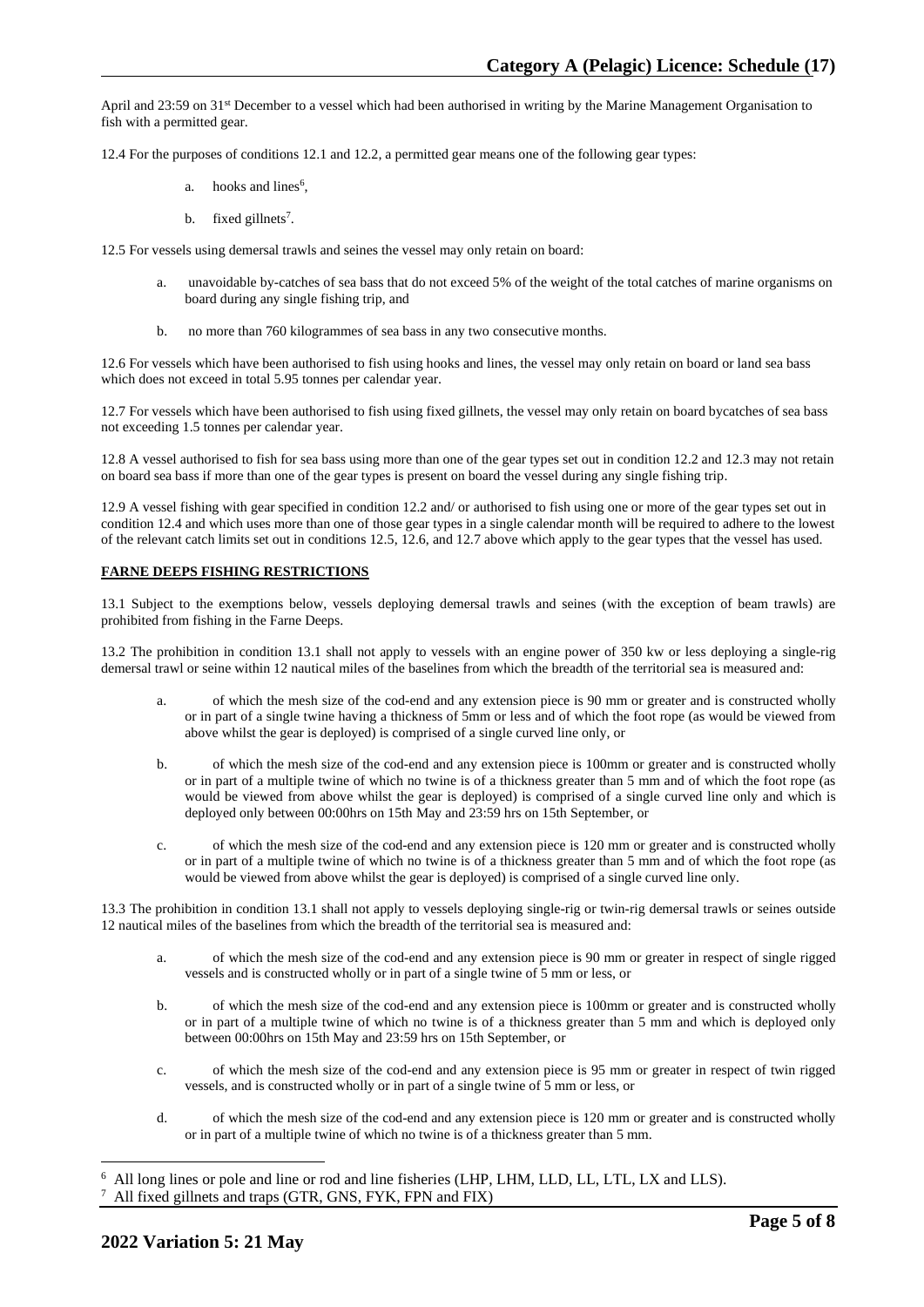13.4 Vessels fishing in accordance with the prohibitions in 13.2 and 13.3 above are not permitted to deploy demersal trawls or seines with more than one cod-end per rig.

13.5 For the purposes of the prohibitions above "Farne Deeps" shall consist of all waters within the following ICES statistical rectangles:

- 38E8,
- 38E9,
- 39E8,
- 39E9,
- 40E8.
- 40E9.

#### **SOUTH DEVON INSHORE FISHING GROUNDS**

14.1 Subject to the exceptions set out in sub-paragraph 14.3 below, no trawling or dredging shall take place in the areas and zones covered by the crabbing chart titled "South Devon Trawling and Crabbing Chart" operational from 1st January each year.

14.2 No fishing boat shall carry a scallop dredge or beam trawl in any part of the specified areas or zones unless every part of any dredge or beam trawl is totally inboard the boat.

14.3 Trawling or dredging may take place as follows:

a) anywhere by vessels fishing with pelagic trawls;

b) in those areas and zones on the chart in which trawling is permitted and during those periods specified in the schedule accompanying the chart;

c) in the area between Berry Head and Mewstone, east of the River Dart, enclosed by straight lines sequentially joining the following geographical co-ordinates:

> 50°20.30'N, 003°32.10'W 50°19.50'N, 003°30.20'W 50°20.40'N, 003°27.85'W 50°24.00'N, 003°28.95'W

by vessels using trawl nets, provided such vessels have an engine power of no more than 100kW, or by vessels using scallop dredges, provided such vessels have an engine power of no more than 100kW and use no more than two tow bars, and that any tow bar used does not exceed 2.6m in total length, and that there are no more than three dredges attached to each tow bar; and

d) in the area seaward of a line drawn from Splat Point to Limebury Point to the southern limit of a line drawn from Bolt Head to Garra Sands, and in the area landward of a line drawn from Greystone Ledge to Gregory Rocks, by vessels fishing for sandeels, with trawl or seine nets of a mesh size less than 16mm provided such vessels have an engine power of no more than 100kW..

14.4 Copies of the crabbing chart and the full list of co-ordinates and seasonal restrictions are available from any Marine Management Organisation office and on the MMO website. This information is also held at the offices of the Devon and Severn Inshore Fisheries and Conservation Authority (IFCA), the South Western Fish Producer Organisation Limited and the South Devon and Channel Shell Fishermen's Association.

#### **MULL BOX**

15.1 The vessel to which this licence relates is prohibited, at all times, from fishing with a trawl or dredge (including a suction dredge) in that area off the Treshnish Isles, being the area of waters bounded by the following coordinates:

56° 37.460'N 006° 19.830'W 56° 35.620'N 006° 24.500'W 56° 28.850'N 006° 34.330'W 56° 28.680'N 006° 28.170'W<sup>8</sup>

15.2 Should the vessel be present in the area during this period all fishing gear which may be used for catching scallops must be lashed and stowed in accordance with Article 47 of Council Regulation (EC) 1224/2009.

## **CATCH RESTRICTIONS AND QUOTA LIMITATIONS**

16. The Authority of this licence is subject to the quota limitations as set out in Part II of the Annexe to this Schedule. All quantitative limitations are in live weight and relate to the maximum amount that may be caught and retained on board, landed or

<sup>8</sup> All co-ordinates are on WGS84 datum and are accurate at a scale of 1:10,000.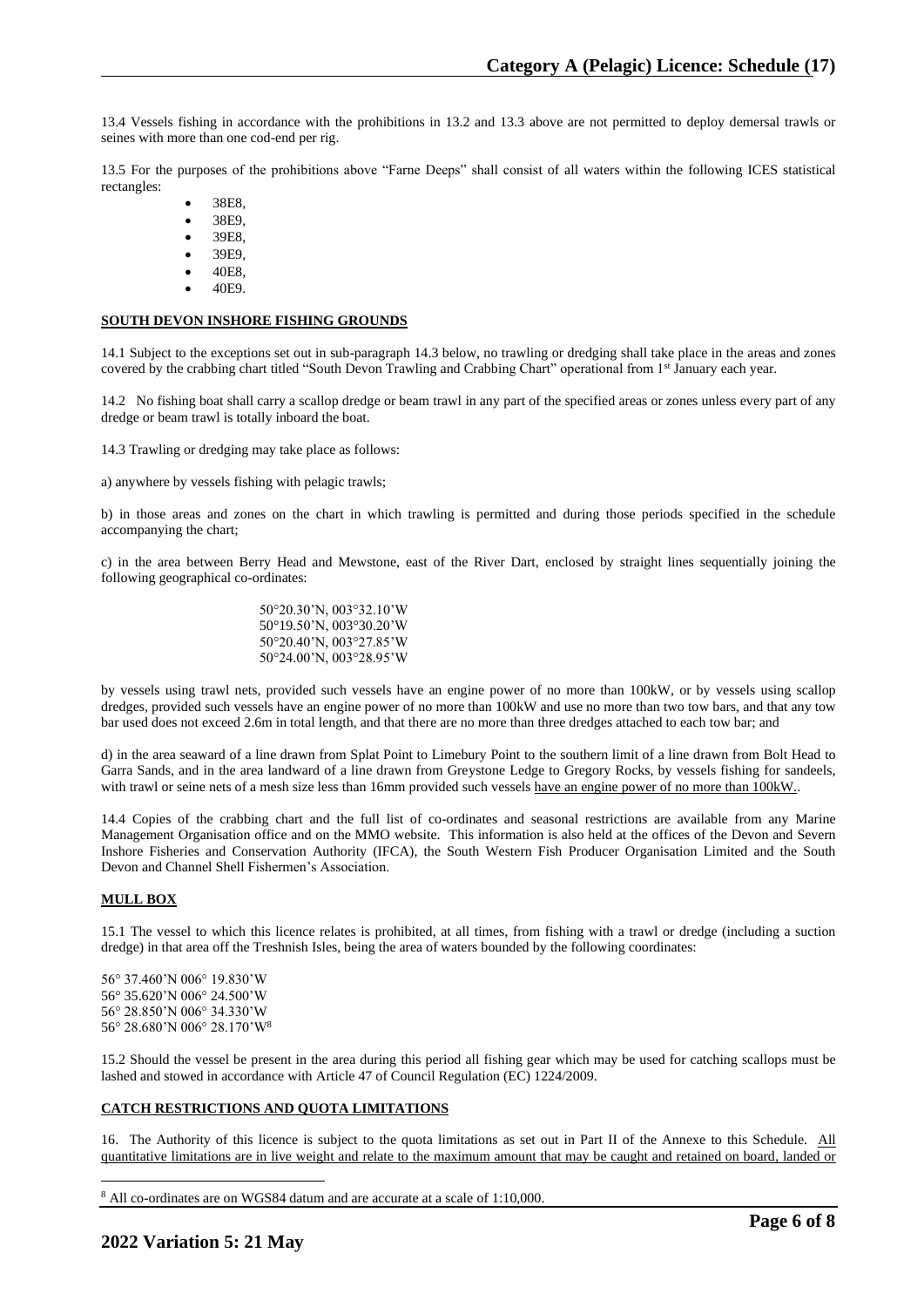trans-shipped per calendar month unless otherwise stated. Where weekly catch limits are set, a "week" means 00:01 hours on any Sunday until 23:59 hours on the following Saturday. The quota limitations set out in Part II of the Annexe to this Schedule apply concurrently with, and not in addition to, any other quota limitations for the time being in force which have been imposed by any licence issued by a UK fisheries administration authorising the vessel to fish in waters outside British fishery limits.

### **PAIR TRAWLING**

17. When the vessel pair fishes with another vessel, the quantities of sea fish attributable to each vessel will be the quantities on board and landed by that vessel.

## **OTHER PROVISIONS**

18. The vessel to which this licence relates may fish for, land and retain on board the additional quantities of mackerel caught in ICES area VIId using handline gears set out in the annexe to this licence only if it has been authorised in writing by the MMO.

## **OUTER HEBRIDES INSHORE FISHERIES PILOT**

19.1 From 00:00 on  $5<sup>th</sup>$  November 2020 until 4<sup>th</sup> October 2022, the vessel to which this licence relates may not fish using creels<sup>9</sup> within the "Outer Hebrides Pilot Project Area"; save for where a letter of derogation (**"Letter of Derogation"**) has been granted to the licence holder of the vessel by the Scottish Ministers and subject always to condition 19.2. The **Outer Hebrides Pilot Project**  Area is the geographical area which forms part of the Scottish marine region for the Outer Hebrides<sup>10</sup>, bounded in the north by a line at 58°N heading due east from the Isle of Lewis near Sidhean Geodh' a' Chudaig; bounded on the south by a line at 56° 43.870' N; and bounded on the west by the Barra Head (Berneray) to Harris Protected Area<sup>11</sup> and shown outlined on [this map](https://www.gov.scot/publications/outer-hebrides-inshore-fisheries-pilot-area) (but which map is demonstrative only).

19.2 Where a Letter of Derogation is granted in terms of condition 19.1, above, the following conditions shall apply:

a. The maximum number of creels which may be set on the seabed at any one time by the vessel in the Outer Hebrides Pilot Project Area shall be limited in accordance with the overall length of the said vessel as follows:

| Overall length of vessel | <b>Maximum number of creels</b> |
|--------------------------|---------------------------------|
| $<8$ metres              | 800                             |
| 8 -10 metres             | 1.200                           |
| $>10 - 12$ metres        | 1.500                           |
| $>12$ metres             | 1.800                           |

- b. The soak time of each individual creel set on the seabed from the vessel in the Outer Hebrides Pilot Project Area, shall be limited to a maximum of 3 weeks from time the said creel is set on the seabed;
- c. Marine Scotland may, at their discretion, require remote electronic monitoring (**"REM"**) equipment to be installed in the vessel; and

The Letter of Derogation granted in terms of condition 19.1 must be retained aboard the vessel at all times to be made available for inspection on request by a British Sea Fishery Officer<sup>12</sup>.

#### **NORTH SEA COD AVOIDANCE PLAN**

20. The vessel to which this licence relates whilst using mobile gear must use a minimum mesh size of 120mm in Scottish waters of sea area IV, bar activity in mud areas/nephrops areas. There are eight defined mud/nephrops areas within sea area IV which are exempt on the basis that mud areas are primarily nephrops grounds. In these areas it is permitted to use gear less than 120mm. Vessels using gear that is not designed to come into contact with the bottom, and are fishing for herring, mackerel, horse mackerel, sprats or blue whiting, or targeting sandeel, Norway pout or Northern prawn are derogated from the above compulsory measures. These areas are detailed in the attached webpage: [UK National North Sea Cod Avoidance Plan -](https://eur03.safelinks.protection.outlook.com/?url=https%3A%2F%2Fwww.gov.scot%2Fpublications%2Fnorth-sea-cod-plan%2F&data=04%7C01%7CNeal.Joicey%40marinemanagement.org.uk%7Cec7de88063ff469dbe6108d8acce3261%7C770a245002274c6290c74e38537f1102%7C1%7C0%7C637449348919731757%7CUnknown%7CTWFpbGZsb3d8eyJWIjoiMC4wLjAwMDAiLCJQIjoiV2luMzIiLCJBTiI6Ik1haWwiLCJXVCI6Mn0%3D%7C1000&sdata=yY%2B8k3tNYa5UZI3hB3JhcXWVS8v%2BF%2BwdOxIe9UuvGHg%3D&reserved=0) gov.scot (www.gov.scot)

## **ROCKALL (AREA VIB) – ALL CLOSED OR RESTRICTED AREAS**

21. All vessels transiting such areas must maintain a transit speed of six knots or more (except in the case of force majeure or adverse conditions). Any vessel falling below six knots in a restricted area must make contact with the UKFMC immediately, detailing i) why they are in a restricted area below six knots ii) how long they intend to be there and estimated time of departure.

<sup>9</sup> All references to "creel(s)" in conditions 19.1 and 19.2 have the meaning given in article 2 of the Marking of Creels (Scotland) Order 2020, SSI 2020 No 168.

<sup>&</sup>lt;sup>10</sup> The Scottish Marine Regions Order 2015, SSI 2015 No. 193

<sup>&</sup>lt;sup>11</sup> The Inshore Fishing (Prohibition of Fishing and Fishing Methods) (Outer Hebrides) Order 2017, SSI 2017 No. 48

<sup>12</sup> "British Sea Fishery Officer" has the meaning given by section 7 of the Sea Fisheries Act 1968 (c.77).